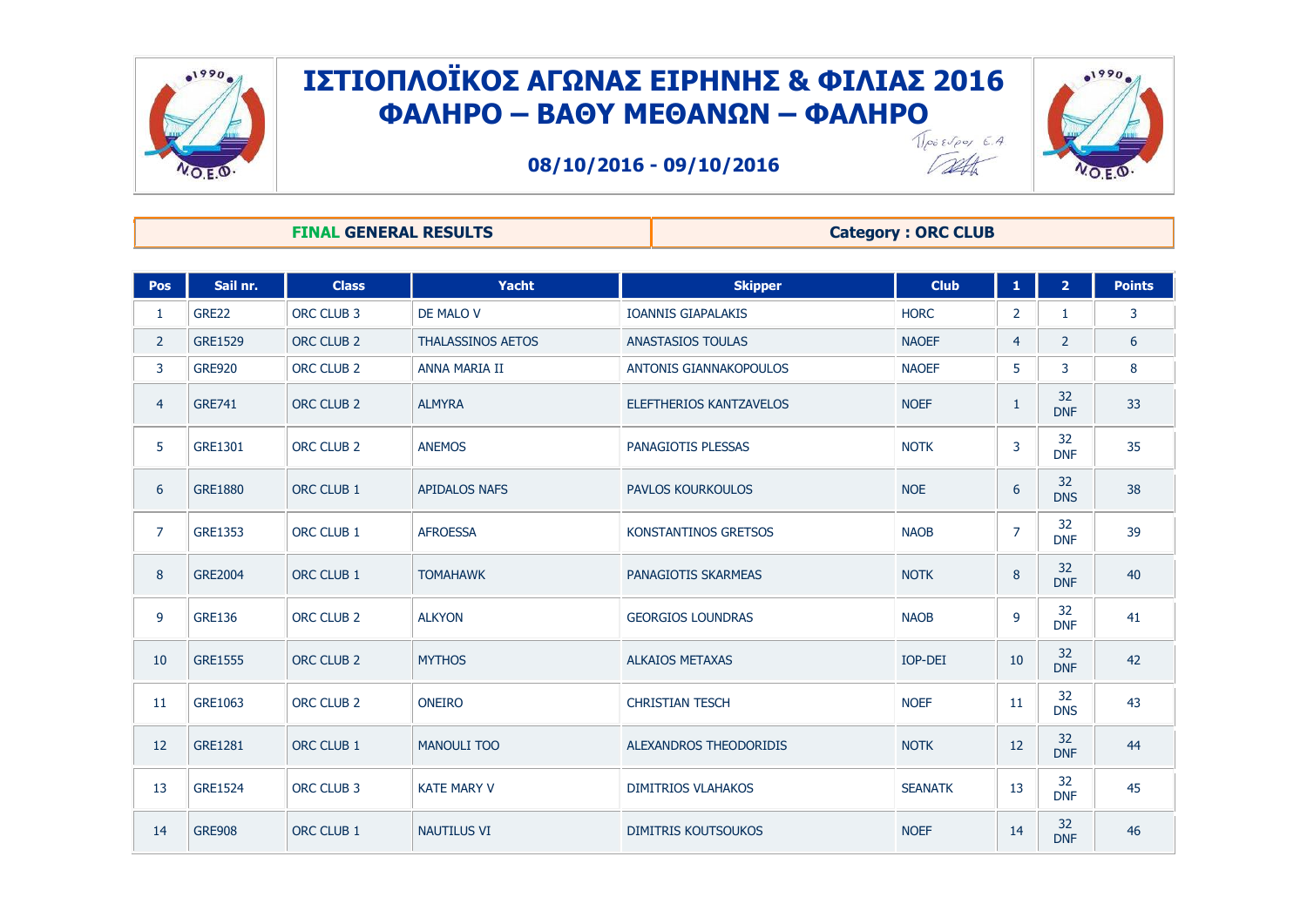

**08/10/2016 - 09/10/2016**



Talt

| Pos | Sail nr.       | <b>Class</b>          | Yacht                            | <b>Skipper</b>              | <b>Club</b>             | $\mathbf{1}$     | 2 <sup>1</sup>   | <b>Points</b> |
|-----|----------------|-----------------------|----------------------------------|-----------------------------|-------------------------|------------------|------------------|---------------|
| 15  | GRE49064       | ORC CLUB 2            | <b>CALYPSO</b>                   | <b>EVAGELLOS SARASITIS</b>  | <b>NAOB</b>             | 15               | 32<br><b>DNF</b> | 47            |
| 16  | <b>GRE1198</b> | ORC CLUB 2            | <b>ILIADA</b>                    | <b>DIMITRIS BAXEVANIDIS</b> | <b>SEANATK</b>          | 16               | 32<br><b>DNF</b> | 48            |
| 17  | <b>GRE922</b>  | ORC CLUB <sub>2</sub> | PELISSIMA                        | <b>GIORGOS NATSIS</b>       | IOP                     | 17               | 32<br><b>DNF</b> | 49            |
| 18  | GRE49542       | ORC CLUB 2            | <b>ANNA</b>                      | <b>MIHALIS RIZOS</b>        | <b>NOEF</b>             | 18               | 32<br><b>DNF</b> | 50            |
| 19  | <b>GRE1290</b> | ORC CLUB 1            | <b>GIORGIO - FURUNO - ONDECK</b> | <b>NIKOS GARDIKIS</b>       | <b>NOPF</b>             | 19               | 32<br><b>DNF</b> | 51            |
| 20  | <b>GRE1430</b> | ORC CLUB 1            | <b>TO KEFI MAS</b>               | THEODOROS YUVANOGLOU        | <b>NAOB</b>             | 20               | 32<br><b>DNF</b> | 52            |
| 21  | GRE1001        | ORC CLUB 3            | <b>PELAISIOS</b>                 | <b>EMMANOUIL VRETTOS</b>    | <b>IOP DEI</b>          | 21               | 32<br><b>DNF</b> | 53            |
| 22  | <b>GRE1193</b> | ORC CLUB 3            | <b>KYMO II</b>                   | <b>STYLIANOS KAPELLAS</b>   | <b>SEANATK</b>          | 22               | 32<br><b>DNF</b> | 54            |
| 23  | <b>GRE819</b>  | ORC CLUB 1            | <b>SAINT GEORGE</b>              | VASILIOS KALOPISIS          | <b>SEANAD PERAMATOS</b> | 23               | 32<br><b>DNF</b> | 55            |
| 24  | GRE1739        | ORC CLUB 3            | <b>JULIANNA</b>                  | <b>IOANNIS SAMARTZIS</b>    | <b>NAOEF</b>            | 24               | 32<br><b>DNF</b> | 56            |
| 25  | GRE1491        | ORC CLUB 3            | <b>IVILATO</b>                   | STEFANOS KOMITOPOULOS       | IOP                     | 25               | 32<br><b>DNF</b> | 57            |
| 26  | <b>GRE1370</b> | ORC CLUB <sub>2</sub> | <b>ATHINA</b>                    | PANAGIOTIS ALISANDRATOS     | <b>NAOB</b>             | 26               | 32<br><b>DNF</b> | 58            |
| 27  | GRE4918        | ORC CLUB 3            | <b>ELEONORA</b>                  | <b>GEORGIOS DOUMAS</b>      | <b>NAOEF</b>            | 27               | 32<br><b>DNF</b> | 59            |
| 28  | <b>GRE1121</b> | ORC CLUB 3            | <b>ATHINA</b>                    | STEFANOS GIANNAKAKIS        | <b>NOTK</b>             | 32<br><b>DNC</b> | 32<br><b>DNC</b> | 64            |
| 29  | <b>GRE1315</b> | ORC CLUB 3            | <b>GIOS TOU ANEMOU</b>           | KONSTANTINOS MOURATIDIS     | <b>NO KIATOU</b>        | 32<br><b>DNC</b> | 32<br><b>DNC</b> | 64            |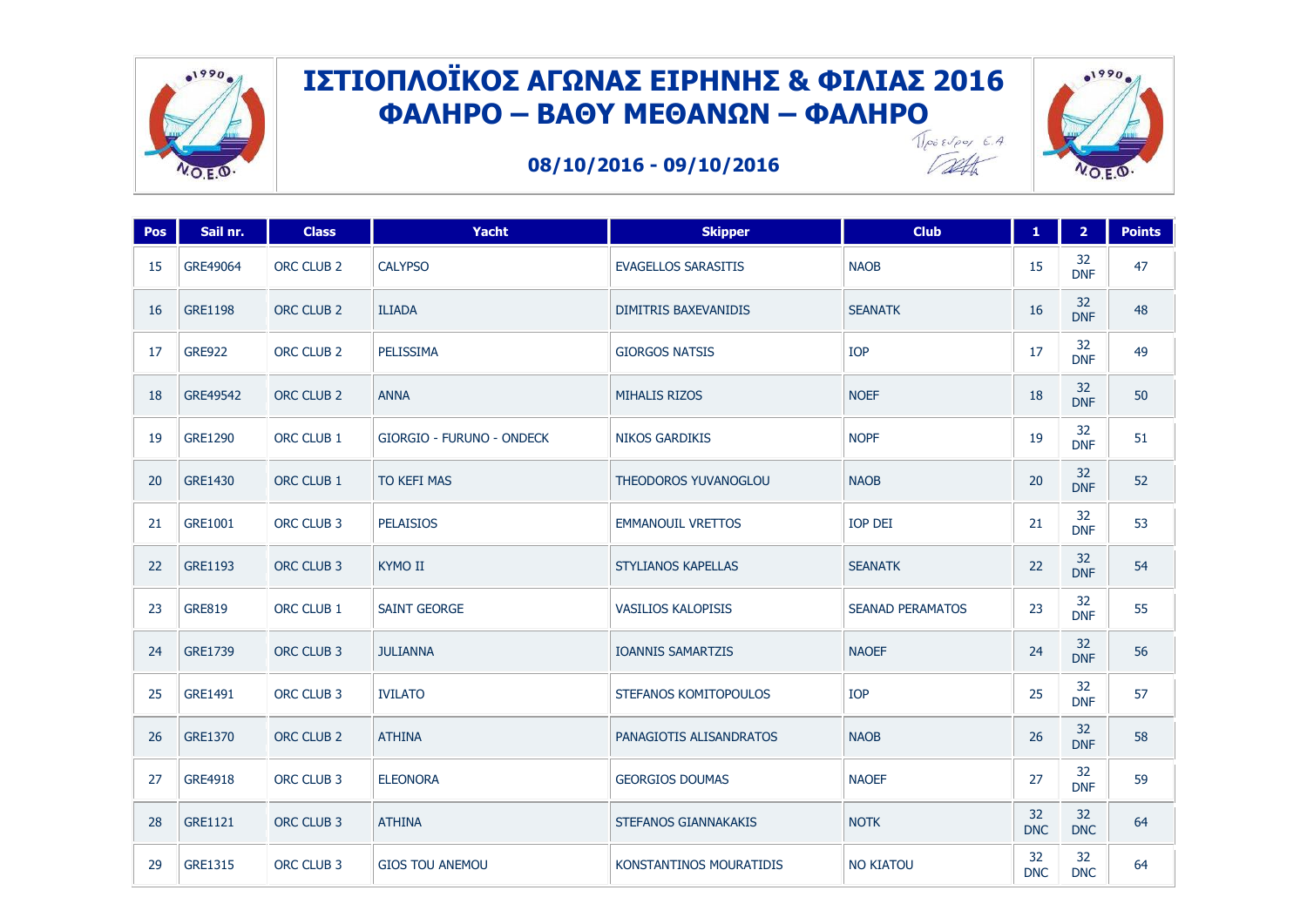

**08/10/2016 - 09/10/2016**



| <b>Pos</b>                                     | Sail nr.      | <b>Class</b>      | Yacht         | <b>Skipper</b>              | <b>Club</b> |                  | $\mathbf{D}$     | <b>Points</b> |
|------------------------------------------------|---------------|-------------------|---------------|-----------------------------|-------------|------------------|------------------|---------------|
| 30                                             | <b>GRE328</b> | <b>ORC CLUB 3</b> | <b>MARA</b>   | <b>GEORGIOS DIMAKARAKOS</b> | <b>NOEF</b> | 32<br><b>DNC</b> | 32<br><b>DNC</b> | 64            |
| 31                                             | GRE49687      | <b>ORC CLUB 2</b> | ANNA KATERINA | <b>GIORGOS VAMIALIS</b>     | <b>NOPF</b> | 32<br><b>DNF</b> | 32<br><b>DNC</b> | 64            |
| (c) Cyber Altura Crucero -<br>Version ORC 12.1 |               |                   |               |                             |             |                  | Date: 10/10/2016 | 09:17:41      |

**FINAL GENERAL RACE RESULTS : 01 Class : ORC CLUB 1**

Talk

|                | Date: 08/10/2016<br><b>Start Time: 10:44:00</b>                             |                   |                           | <b>Coefficient: 1</b><br><b>Distance: 25</b> |                            |                         | <b>Offshore Performance Line</b> |                   |                             |  |                |
|----------------|-----------------------------------------------------------------------------|-------------------|---------------------------|----------------------------------------------|----------------------------|-------------------------|----------------------------------|-------------------|-----------------------------|--|----------------|
|                |                                                                             |                   |                           |                                              |                            |                         |                                  |                   |                             |  |                |
| <b>Pos</b>     | Sail nr.                                                                    | <b>Class</b>      | Yacht                     |                                              | <b>Skipper</b>             | <b>Club</b>             | <b>Finish Time</b>               | <b>Elapsed T.</b> | Corrected T.   Obs   Points |  |                |
|                | <b>GRE1880</b>                                                              | <b>ORC CLUB 1</b> | <b>APIDALOS NAFS</b>      | PAVLOS KOURKOULOS                            |                            | <b>NOE</b>              | 14:08:13                         | 03:24:13          | 00:00:00                    |  |                |
| $\overline{2}$ | <b>GRE1353</b>                                                              | ORC CLUB 1        | <b>AFROESSA</b>           |                                              | KONSTANTINOS GRETSOS       | <b>NAOB</b>             | 14:20:27                         | 03:36:27          | 00:00:11                    |  | $\overline{2}$ |
| 3              | <b>GRE2004</b>                                                              | ORC CLUB 1        | <b>TOMAHAWK</b>           |                                              | PANAGIOTIS SKARMEAS        | <b>NOTK</b>             | 14:12:03                         | 03:28:03          | 00:00:24                    |  | 3              |
| $\overline{4}$ | <b>GRE1281</b>                                                              | ORC CLUB 1        | <b>MANOULI TOO</b>        |                                              | ALEXANDROS THEODORIDIS     | <b>NOTK</b>             | 14:18:33                         | 03:34:33          | 00:01:39                    |  | 4              |
| 5              | <b>GRE908</b>                                                               | ORC CLUB 1        | NAUTILUS VI               |                                              | <b>DIMITRIS KOUTSOUKOS</b> | <b>NOEF</b>             | 14:29:02                         | 03:45:02          | 00:02:24                    |  | 5              |
| 6              | <b>GRE1290</b>                                                              | ORC CLUB 1        | GIORGIO - FURUNO - ONDECK | <b>NIKOS GARDIKIS</b>                        |                            | <b>NOPF</b>             | 14:32:39                         | 03:48:39          | 00:06:29                    |  | 6              |
|                | <b>GRE1430</b>                                                              | ORC CLUB 1        | <b>TO KEFI MAS</b>        |                                              | THEODOROS YUVANOGLOU       | <b>NAOB</b>             | 14:22:24                         | 03:38:24          | 00:07:27                    |  | 7              |
| 8              | <b>GRE819</b>                                                               | ORC CLUB 1        | <b>SAINT GEORGE</b>       | <b>VASILIOS KALOPISIS</b>                    |                            | <b>SEANAD PERAMATOS</b> | 14:39:23                         | 03:55:23          | 00:10:38                    |  | 8              |
|                | 09:46:53<br>(c) Cyber Altura Crucero - Version ORC 12.1<br>Date: 10/10/2016 |                   |                           |                                              |                            |                         |                                  |                   |                             |  |                |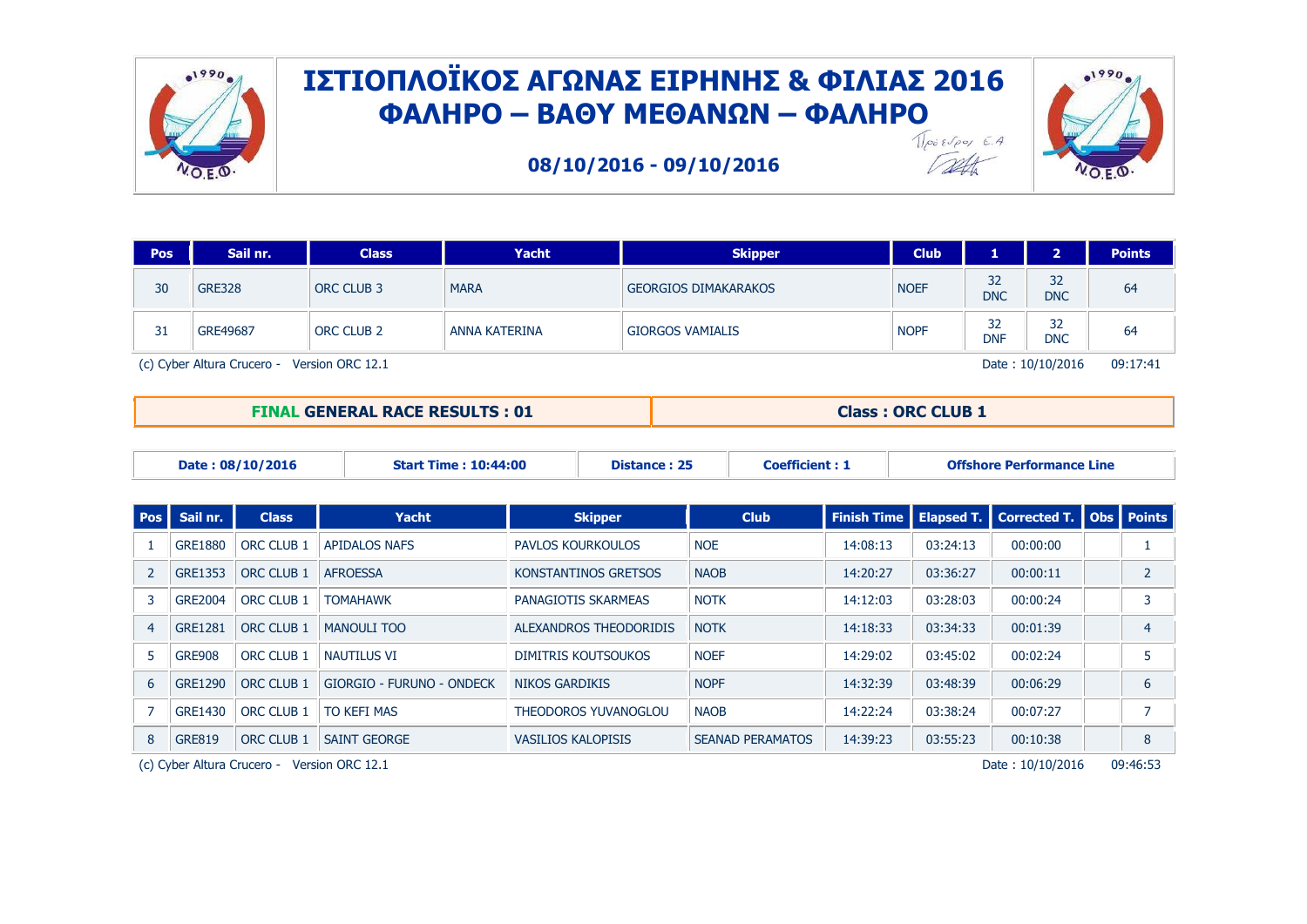



**08/10/2016 - 09/10/2016**



1990

**FINAL GENERAL RESULTS Class : ORC CLUB 2** 

| Pos            | Sail nr.                                                                       | <b>Class</b>          | Yacht                    | <b>Skipper</b>                 | <b>Club</b>    | 1                | 2 <sup>1</sup>   | <b>Points</b> |
|----------------|--------------------------------------------------------------------------------|-----------------------|--------------------------|--------------------------------|----------------|------------------|------------------|---------------|
| $\mathbf{1}$   | <b>GRE1529</b>                                                                 | ORC CLUB <sub>2</sub> | <b>THALASSINOS AETOS</b> | <b>ANASTASIOS TOULAS</b>       | <b>NAOEF</b>   | 3                | 1                | 4             |
| $\overline{2}$ | <b>GRE920</b>                                                                  | ORC CLUB <sub>2</sub> | ANNA MARIA II            | <b>ANTONIS GIANNAKOPOULOS</b>  | <b>NAOEF</b>   | $\overline{4}$   | $\overline{2}$   | 6             |
| 3              | <b>GRE741</b>                                                                  | ORC CLUB 2            | <b>ALMYRA</b>            | <b>ELEFTHERIOS KANTZAVELOS</b> | <b>NOEF</b>    | $\mathbf{1}$     | 14<br><b>DNF</b> | 15            |
| 4              | <b>GRE1301</b>                                                                 | ORC CLUB <sub>2</sub> | <b>ANEMOS</b>            | PANAGIOTIS PLESSAS             | <b>NOTK</b>    | $\overline{2}$   | 14<br><b>DNF</b> | 16            |
| 5              | <b>GRE136</b>                                                                  | ORC CLUB <sub>2</sub> | <b>ALKYON</b>            | <b>GEORGIOS LOUNDRAS</b>       | <b>NAOB</b>    | 5                | 14<br><b>DNF</b> | 19            |
| 6              | <b>GRE1555</b>                                                                 | ORC CLUB <sub>2</sub> | <b>MYTHOS</b>            | <b>ALKAIOS METAXAS</b>         | IOP-DEI        | 6                | 14<br><b>DNF</b> | 20            |
| $\overline{7}$ | GRE1063                                                                        | ORC CLUB <sub>2</sub> | <b>ONEIRO</b>            | <b>CHRISTIAN TESCH</b>         | <b>NOEF</b>    | $\overline{7}$   | 14<br><b>DNS</b> | 21            |
| 8              | GRE49064                                                                       | ORC CLUB <sub>2</sub> | <b>CALYPSO</b>           | <b>EVAGELLOS SARASITIS</b>     | <b>NAOB</b>    | 8                | 14<br><b>DNF</b> | 22            |
| 9              | <b>GRE1198</b>                                                                 | ORC CLUB <sub>2</sub> | <b>ILIADA</b>            | <b>DIMITRIS BAXEVANIDIS</b>    | <b>SEANATK</b> | 9                | 14<br><b>DNF</b> | 23            |
| 10             | <b>GRE922</b>                                                                  | ORC CLUB <sub>2</sub> | PELISSIMA                | <b>GIORGOS NATSIS</b>          | <b>IOP</b>     | 10               | 14<br><b>DNF</b> | 24            |
| 11             | GRE49542                                                                       | ORC CLUB <sub>2</sub> | <b>ANNA</b>              | <b>MIHALIS RIZOS</b>           | <b>NOEF</b>    | 11               | 14<br><b>DNF</b> | 25            |
| 12             | <b>GRE1370</b>                                                                 | ORC CLUB <sub>2</sub> | <b>ATHINA</b>            | PANAGIOTIS ALISANDRATOS        | <b>NAOB</b>    | 12               | 14<br><b>DNF</b> | 26            |
| 13             | GRE49687                                                                       | ORC CLUB <sub>2</sub> | <b>ANNA KATERINA</b>     | <b>GIORGOS VAMIALIS</b>        | <b>NOPF</b>    | 14<br><b>DNF</b> | 14<br><b>DNC</b> | 28            |
|                | 09:47:33<br>(c) Cyber Altura Crucero -<br>Version ORC 12.1<br>Date: 10/10/2016 |                       |                          |                                |                |                  |                  |               |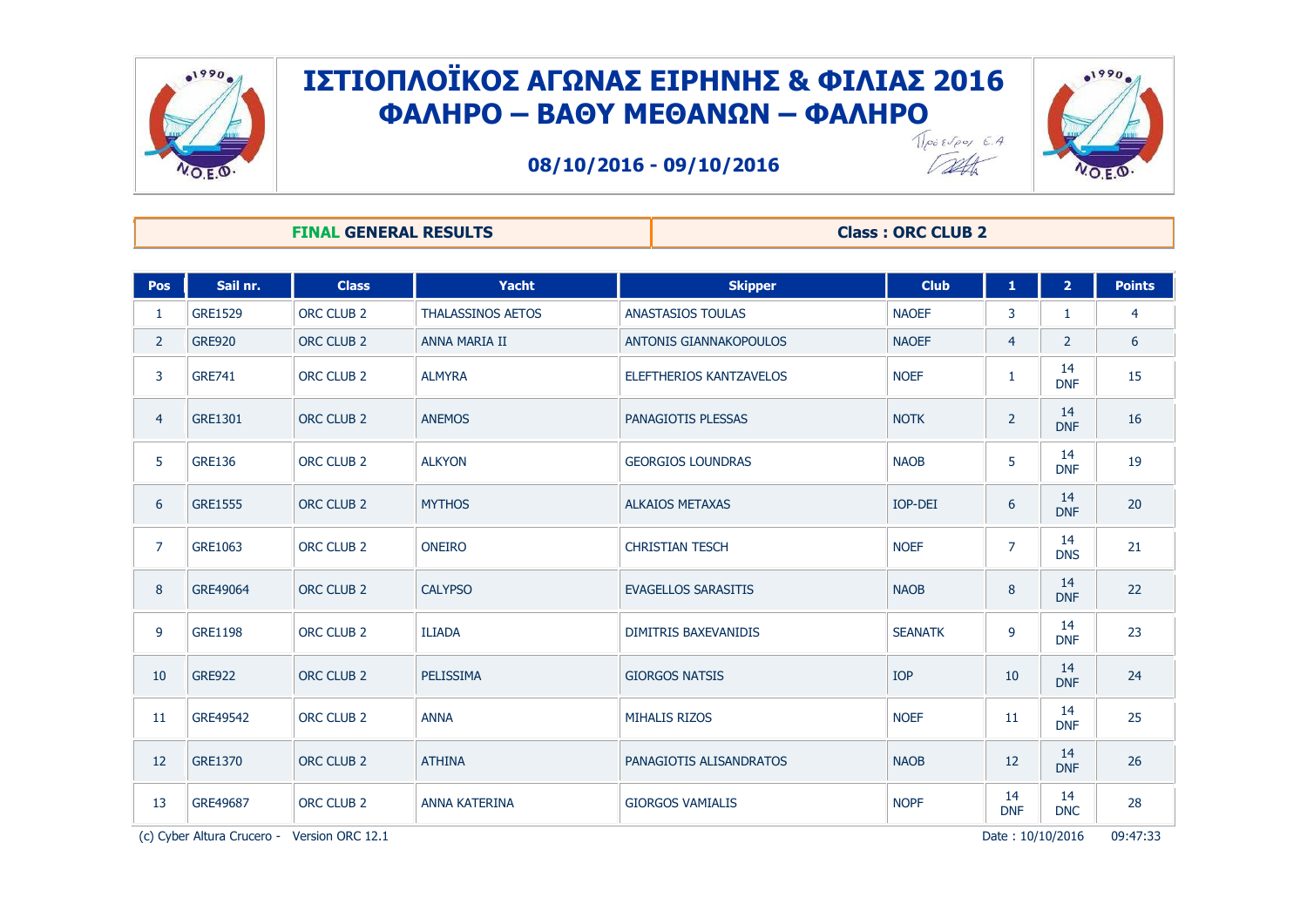



 $.1990$ 

**08/10/2016 - 09/10/2016**

#### **FINAL GENERAL RESULTS Class : ORC CLUB 3**

| Pos                                                                            | Sail nr.       | <b>Class</b>      | <b>Yacht</b>           | <b>Skipper</b>              | <b>Club</b>      | $\mathbf{1}$     | 2 <sup>1</sup>   | <b>Points</b>  |
|--------------------------------------------------------------------------------|----------------|-------------------|------------------------|-----------------------------|------------------|------------------|------------------|----------------|
| 1                                                                              | GRE22          | ORC CLUB 3        | DE MALO V              | <b>IOANNIS GIAPALAKIS</b>   | <b>HORC</b>      |                  |                  | $\overline{2}$ |
| $\overline{2}$                                                                 | <b>GRE1524</b> | ORC CLUB 3        | <b>KATE MARY V</b>     | <b>DIMITRIOS VLAHAKOS</b>   | <b>SEANATK</b>   | $\overline{2}$   | 11<br><b>DNF</b> | 13             |
| 3                                                                              | GRE1001        | ORC CLUB 3        | <b>PELAISIOS</b>       | <b>EMMANOUIL VRETTOS</b>    | IOP DEI          | 3                | 11<br><b>DNF</b> | 14             |
| $\overline{4}$                                                                 | <b>GRE1193</b> | ORC CLUB 3        | <b>KYMO II</b>         | <b>STYLIANOS KAPELLAS</b>   | <b>SEANATK</b>   | $\overline{4}$   | 11<br><b>DNF</b> | 15             |
| 5                                                                              | <b>GRE1739</b> | ORC CLUB 3        | <b>JULIANNA</b>        | <b>IOANNIS SAMARTZIS</b>    | <b>NAOEF</b>     | 5                | 11<br><b>DNF</b> | 16             |
| 6                                                                              | <b>GRE1491</b> | ORC CLUB 3        | <b>IVILATO</b>         | STEFANOS KOMITOPOULOS       | <b>IOP</b>       | 6                | 11<br><b>DNF</b> | 17             |
| $\overline{7}$                                                                 | <b>GRE4918</b> | ORC CLUB 3        | <b>ELEONORA</b>        | <b>GEORGIOS DOUMAS</b>      | <b>NAOEF</b>     | $\overline{7}$   | 11<br><b>DNF</b> | 18             |
| 8                                                                              | <b>GRE1121</b> | ORC CLUB 3        | <b>ATHINA</b>          | <b>STEFANOS GIANNAKAKIS</b> | <b>NOTK</b>      | 11<br><b>DNC</b> | 11<br><b>DNC</b> | 22             |
| 9                                                                              | <b>GRE1315</b> | ORC CLUB 3        | <b>GIOS TOU ANEMOU</b> | KONSTANTINOS MOURATIDIS     | <b>NO KIATOU</b> | 11<br><b>DNC</b> | 11<br><b>DNC</b> | 22             |
| 10                                                                             | <b>GRE328</b>  | <b>ORC CLUB 3</b> | <b>MARA</b>            | <b>GEORGIOS DIMAKARAKOS</b> | <b>NOEF</b>      | 11<br><b>DNC</b> | 11<br><b>DNC</b> | 22             |
| Date: 10/10/2016<br>(c) Cyber Altura Crucero -<br>Version ORC 12.1<br>09:34:18 |                |                   |                        |                             |                  |                  |                  |                |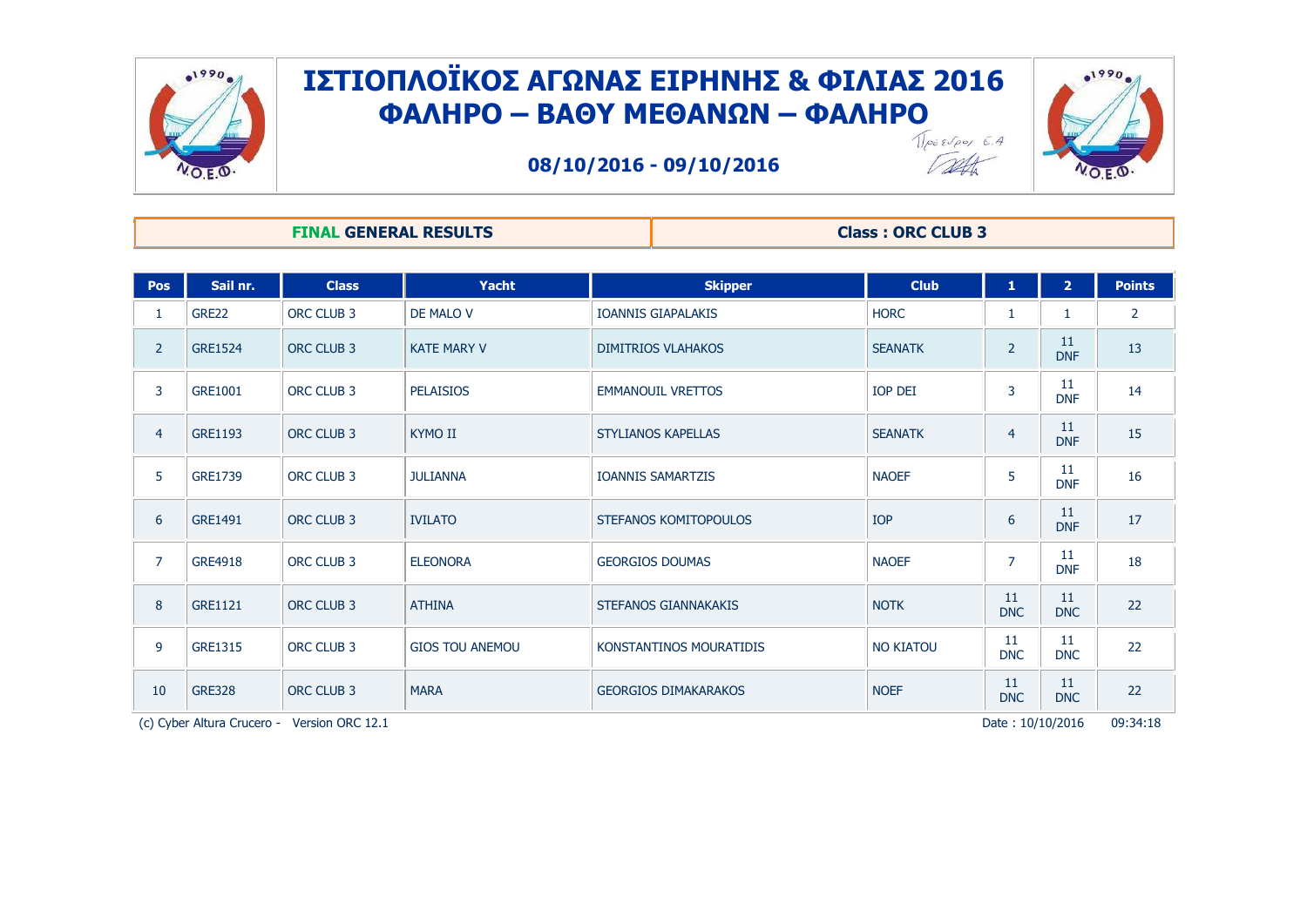



**08/10/2016 - 09/10/2016**

Talt

| <b>FINAL RACE RESULTS : 02</b> |                  |                |  | <b>Category: ORC CLUB</b> |       |          |  |  |  |  |
|--------------------------------|------------------|----------------|--|---------------------------|-------|----------|--|--|--|--|
|                                |                  |                |  |                           |       |          |  |  |  |  |
|                                | <b>AAJJAJAJA</b> | ------<br>____ |  | ---                       | _____ | $\cdots$ |  |  |  |  |

| <b>Class: ORC CLUB 1</b> | Date: 09/10/2016 | <b>Start Time: 11:04:00</b>  | Distance: 28.5 | <b>Coefficient : 1</b> | <b>Offshore Performance Line</b> |
|--------------------------|------------------|------------------------------|----------------|------------------------|----------------------------------|
| <b>Class: ORC CLUB 2</b> | Date: 09/10/2016 | <b>Start Time : 11:04:00</b> | Distance: 28.5 | <b>Coefficient : 1</b> | <b>Offshore Performance Line</b> |
| <b>Class: ORC CLUB 3</b> | Date: 09/10/2016 | <b>Start Time : 11:04:00</b> | Distance: 28.5 | <b>Coefficient: 1</b>  | <b>Offshore Performance Line</b> |

| <b>Pos</b>     | Sail nr.       | <b>Class</b>          | <b>Yacht</b>                     | <b>Skipper</b>                | <b>Club</b>      | <b>Finish Time</b> | <b>Elapsed T.</b> | <b>Corrected T.</b> |            | Obs   Points |
|----------------|----------------|-----------------------|----------------------------------|-------------------------------|------------------|--------------------|-------------------|---------------------|------------|--------------|
|                | <b>GRE22</b>   | ORC CLUB 3            | DE MALO V                        | <b>IOANNIS GIAPALAKIS</b>     | <b>HORC</b>      | 22:22:27           | 11:18:27          | 00:00:00            |            | 1            |
| 2              | <b>GRE1529</b> | ORC CLUB 2            | <b>THALASSINOS AETOS</b>         | <b>ANASTASIOS TOULAS</b>      | <b>NAOEF</b>     | 22:35:01           | 11:31:01          | 00:04:50            |            | 2            |
| 3              | <b>GRE920</b>  | ORC CLUB <sub>2</sub> | ANNA MARIA II                    | <b>ANTONIS GIANNAKOPOULOS</b> | <b>NAOEF</b>     | 22:23:43           | 11:19:43          | 00:13:58            |            | 3            |
| 4              | GRE1001        | ORC CLUB 3            | <b>PELAISIOS</b>                 | <b>EMMANOUIL VRETTOS</b>      | <b>IOP DEI</b>   |                    |                   |                     | <b>DNF</b> | 32           |
| 4              | GRE1063        | ORC CLUB 2            | <b>ONEIRO</b>                    | <b>CHRISTIAN TESCH</b>        | <b>NOEF</b>      |                    |                   |                     | <b>DNS</b> | 32           |
| 4              | <b>GRE1121</b> | ORC CLUB 3            | <b>ATHINA</b>                    | STEFANOS GIANNAKAKIS          | <b>NOTK</b>      |                    |                   |                     | <b>DNC</b> | 32           |
| 4              | <b>GRE1193</b> | ORC CLUB 3            | <b>KYMO II</b>                   | <b>STYLIANOS KAPELLAS</b>     | <b>SEANATK</b>   |                    |                   |                     | <b>DNF</b> | 32           |
| 4              | <b>GRE1198</b> | ORC CLUB 2            | <b>ILIADA</b>                    | <b>DIMITRIS BAXEVANIDIS</b>   | <b>SEANATK</b>   |                    |                   |                     | <b>DNF</b> | 32           |
| 4              | <b>GRE1281</b> | ORC CLUB 1            | <b>MANOULI TOO</b>               | ALEXANDROS THEODORIDIS        | <b>NOTK</b>      |                    |                   |                     | <b>DNF</b> | 32           |
| $\overline{4}$ | <b>GRE1290</b> | ORC CLUB 1            | <b>GIORGIO - FURUNO - ONDECK</b> | <b>NIKOS GARDIKIS</b>         | <b>NOPF</b>      |                    |                   |                     | <b>DNF</b> | 32           |
| 4              | GRE1301        | ORC CLUB <sub>2</sub> | <b>ANEMOS</b>                    | PANAGIOTIS PLESSAS            | <b>NOTK</b>      |                    |                   |                     | <b>DNF</b> | 32           |
| $\overline{4}$ | GRE1315        | ORC CLUB 3            | <b>GIOS TOU ANEMOU</b>           | KONSTANTINOS MOURATIDIS       | <b>NO KIATOU</b> |                    |                   |                     | <b>DNC</b> | 32           |
| 4              | <b>GRE1353</b> | ORC CLUB 1            | <b>AFROESSA</b>                  | KONSTANTINOS GRETSOS          | <b>NAOB</b>      |                    |                   |                     | <b>DNF</b> | 32           |
| 4              | <b>GRE136</b>  | ORC CLUB 2            | <b>ALKYON</b>                    | <b>GEORGIOS LOUNDRAS</b>      | <b>NAOB</b>      |                    |                   |                     | <b>DNF</b> | 32           |
| 4              | <b>GRE1370</b> | ORC CLUB <sub>2</sub> | <b>ATHINA</b>                    | PANAGIOTIS ALISANDRATOS       | <b>NAOB</b>      |                    |                   |                     | <b>DNF</b> | 32           |
| 4              | <b>GRE1430</b> | ORC CLUB 1            | <b>TO KEFI MAS</b>               | <b>THEODOROS YUVANOGLOU</b>   | <b>NAOB</b>      |                    |                   |                     | <b>DNF</b> | 32           |
| 4              | <b>GRE1491</b> | ORC CLUB 3            | <b>IVILATO</b>                   | STEFANOS KOMITOPOULOS         | <b>IOP</b>       |                    |                   |                     | <b>DNF</b> | 32           |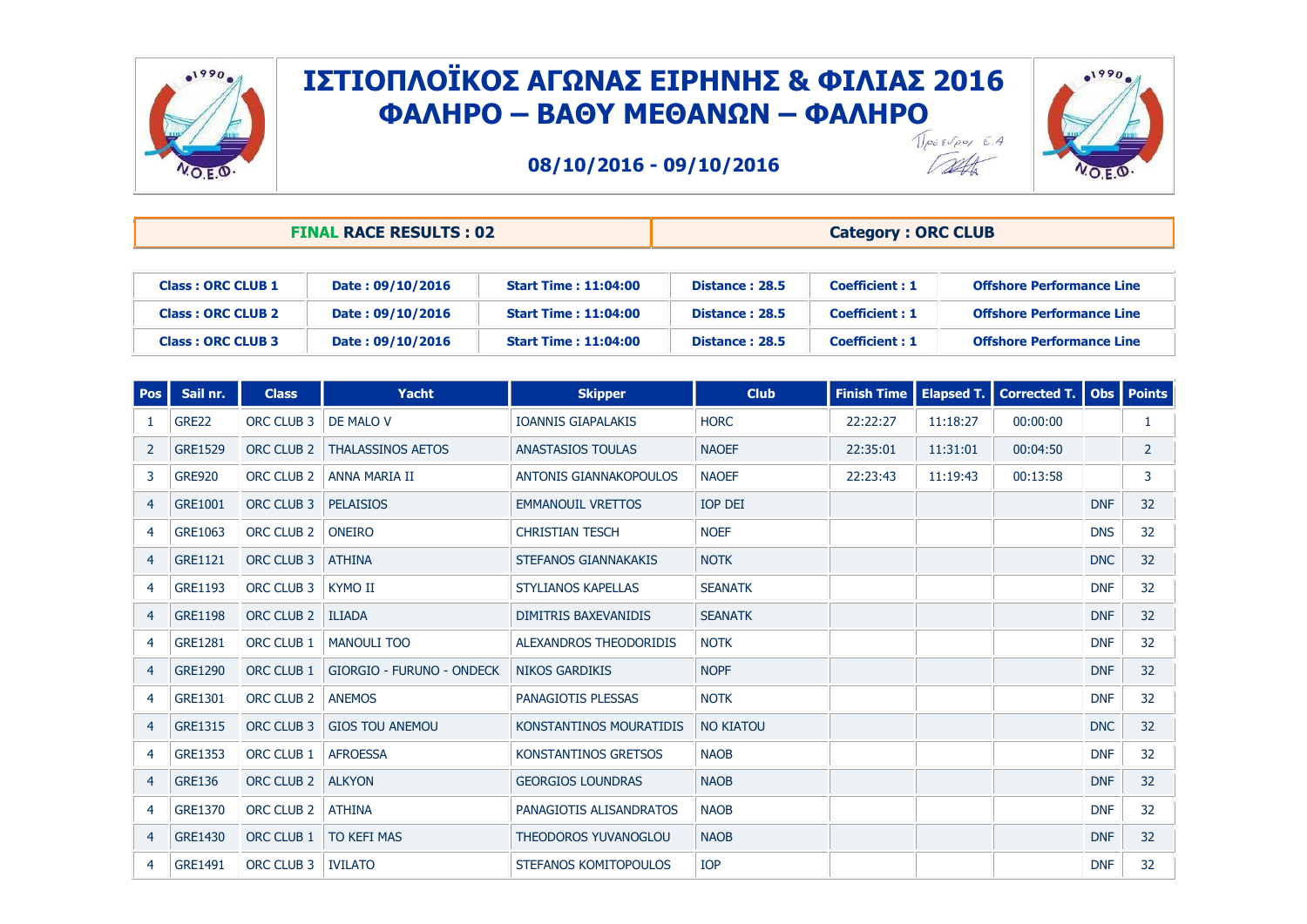

Talk





| <b>Pos</b>     | Sail nr.       | <b>Class</b> | Yacht                | <b>Skipper</b>              | <b>Club</b>             |  | Finish Time   Elapsed T.   Corrected T.   Obs   Points |            |                 |
|----------------|----------------|--------------|----------------------|-----------------------------|-------------------------|--|--------------------------------------------------------|------------|-----------------|
| 4              | <b>GRE1524</b> | ORC CLUB 3   | <b>KATE MARY V</b>   | <b>DIMITRIOS VLAHAKOS</b>   | <b>SEANATK</b>          |  |                                                        | <b>DNF</b> | 32 <sup>2</sup> |
| 4              | <b>GRE1555</b> | ORC CLUB 2   | <b>MYTHOS</b>        | <b>ALKAIOS METAXAS</b>      | <b>IOP-DEI</b>          |  |                                                        | <b>DNF</b> | 32              |
| $\overline{4}$ | GRE1739        | ORC CLUB 3   | <b>JULIANNA</b>      | <b>IOANNIS SAMARTZIS</b>    | <b>NAOEF</b>            |  |                                                        | <b>DNF</b> | 32              |
| 4              | <b>GRE1880</b> | ORC CLUB 1   | <b>APIDALOS NAFS</b> | PAVLOS KOURKOULOS           | <b>NOE</b>              |  |                                                        | <b>DNS</b> | 32              |
| $\overline{4}$ | <b>GRE2004</b> | ORC CLUB 1   | <b>TOMAHAWK</b>      | <b>PANAGIOTIS SKARMEAS</b>  | <b>NOTK</b>             |  |                                                        | <b>DNF</b> | 32              |
| 4              | <b>GRE328</b>  | ORC CLUB 3   | <b>MARA</b>          | <b>GEORGIOS DIMAKARAKOS</b> | <b>NOEF</b>             |  |                                                        | <b>DNC</b> | 32              |
| $\overline{4}$ | GRE49064       | ORC CLUB 2   | <b>CALYPSO</b>       | <b>EVAGELLOS SARASITIS</b>  | <b>NAOB</b>             |  |                                                        | <b>DNF</b> | 32              |
| 4              | GRE4918        | ORC CLUB 3   | <b>ELEONORA</b>      | <b>GEORGIOS DOUMAS</b>      | <b>NAOEF</b>            |  |                                                        | <b>DNF</b> | 32              |
| 4              | GRE49542       | ORC CLUB 2   | <b>ANNA</b>          | <b>MIHALIS RIZOS</b>        | <b>NOEF</b>             |  |                                                        | <b>DNF</b> | 32              |
| 4              | GRE49687       | ORC CLUB 2   | <b>ANNA KATERINA</b> | <b>GIORGOS VAMIALIS</b>     | <b>NOPF</b>             |  |                                                        | <b>DNC</b> | 32              |
| 4              | <b>GRE741</b>  | ORC CLUB 2   | <b>ALMYRA</b>        | ELEFTHERIOS KANTZAVELOS     | <b>NOEF</b>             |  |                                                        | <b>DNF</b> | 32              |
| $\overline{4}$ | <b>GRE819</b>  | ORC CLUB 1   | <b>SAINT GEORGE</b>  | <b>VASILIOS KALOPISIS</b>   | <b>SEANAD PERAMATOS</b> |  |                                                        | <b>DNF</b> | 32              |
| 4              | <b>GRE908</b>  | ORC CLUB 1   | <b>NAUTILUS VI</b>   | <b>DIMITRIS KOUTSOUKOS</b>  | <b>NOEF</b>             |  |                                                        | <b>DNF</b> | 32              |
| 4              | <b>GRE922</b>  | ORC CLUB 2   | PELISSIMA            | <b>GIORGOS NATSIS</b>       | <b>IOP</b>              |  |                                                        | <b>DNF</b> | 32              |

(c) Cyber Altura Crucero - Version ORC 12.1 **Page 12.1** Page 12.1 Page 12.1 Page 12.1 Page 19:17:22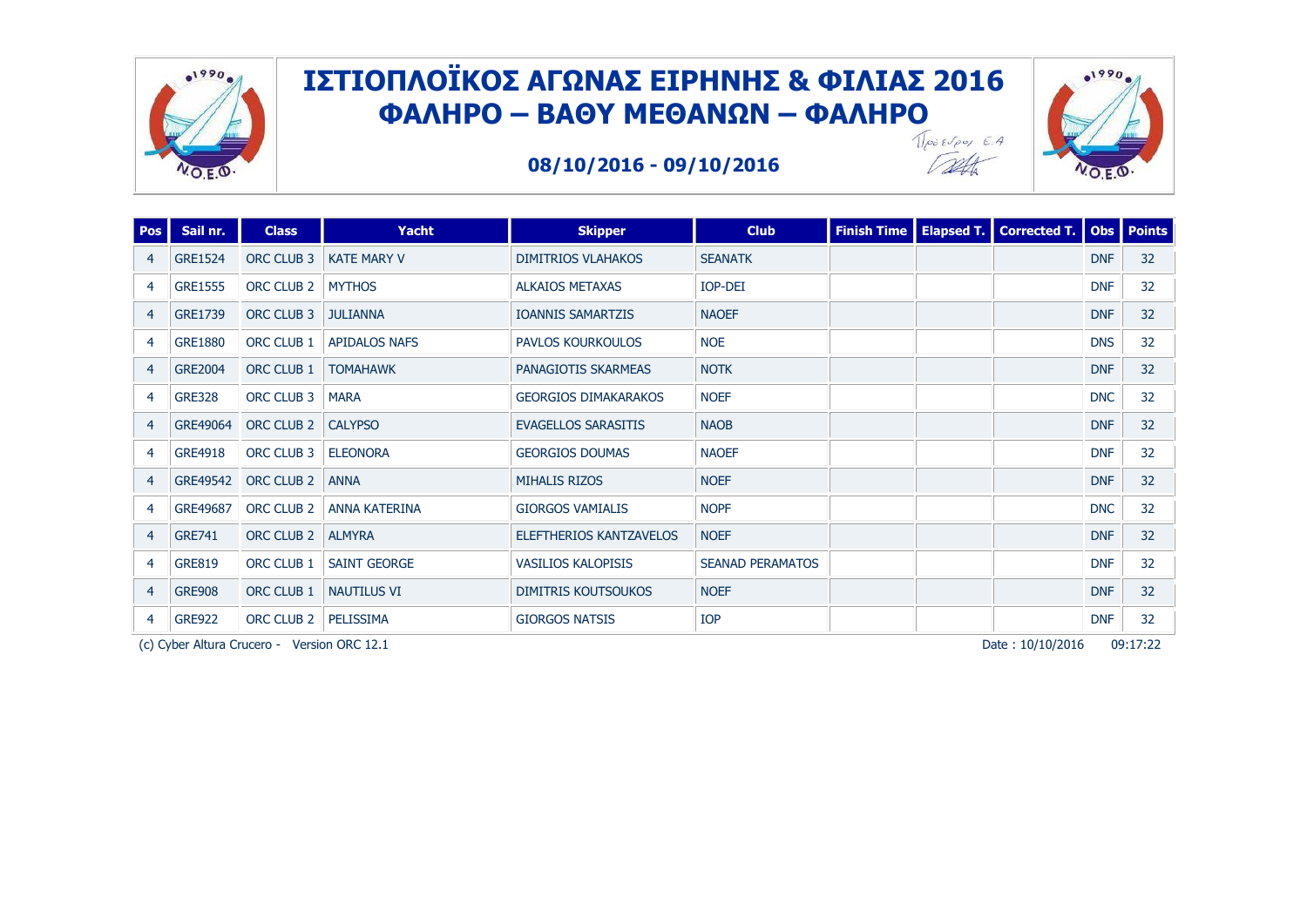



**08/10/2016 - 09/10/2016**

Talk

|                          | <b>FINAL RACE RESULTS: 01</b> |                             | <b>Category: ORC CLUB</b> |                       |                                  |  |  |
|--------------------------|-------------------------------|-----------------------------|---------------------------|-----------------------|----------------------------------|--|--|
|                          |                               |                             |                           |                       |                                  |  |  |
| Class: ORC CLUB 1        | Date: 08/10/2016              | <b>Start Time: 10:44:00</b> | Distance: 25              | <b>Coefficient: 1</b> | <b>Offshore Performance Line</b> |  |  |
| <b>Class: ORC CLUB 2</b> | Date: 08/10/2016              | <b>Start Time: 10:44:00</b> | Distance: 25              | <b>Coefficient: 1</b> | <b>Offshore Performance Line</b> |  |  |

|     | <b>Class: ORC CLUB 3</b><br>Date: 08/10/2016 |                       |                          | <b>Start Time: 10:44:00</b><br>Distance: 25 |              |                    | <b>Coefficient: 1</b> |                     | <b>Offshore Performance Line</b> |                   |  |
|-----|----------------------------------------------|-----------------------|--------------------------|---------------------------------------------|--------------|--------------------|-----------------------|---------------------|----------------------------------|-------------------|--|
|     |                                              |                       |                          |                                             |              |                    |                       |                     |                                  |                   |  |
| Pos | Sail nr.                                     | <b>Class</b>          | Yacht                    | <b>Skipper</b>                              | <b>Club</b>  | <b>Finish Time</b> | <b>Elapsed T.</b>     | <b>Corrected T.</b> |                                  | <b>Obs</b> Points |  |
|     | <b>GRE741</b>                                | ORC CLUB <sub>2</sub> | <b>ALMYRA</b>            | ELEFTHERIOS KANTZAVELOS                     | <b>NOEF</b>  | 14:31:13           | 03:47:13              | 00:00:00            |                                  |                   |  |
|     | GRE22                                        | ORC CLUB 3            | <b>DE MALO V</b>         | <b>IOANNIS GIAPALAKIS</b>                   | <b>HORC</b>  | 14:44:53           | 04:00:53              | 00:02:42            |                                  |                   |  |
|     | GRE1301                                      | ORC CLUB <sub>2</sub> | <b>ANEMOS</b>            | PANAGIOTIS PLESSAS                          | <b>NOTK</b>  | 14:32:15           | 03:48:15              | 00:03:51            |                                  |                   |  |
| 4   | <b>GRE1529</b>                               | ORC CLUB <sub>2</sub> | <b>THALASSINOS AETOS</b> | <b>ANASTASIOS TOULAS</b>                    | <b>NAOEF</b> | 14:47:37           | 04:03:37              | 00:05:04            |                                  | 4                 |  |
|     |                                              |                       |                          |                                             |              |                    |                       |                     |                                  |                   |  |

| 3                 | GRE1301        | ORC CLUB <sub>2</sub> | <b>ANEMOS</b>            | PANAGIOTIS PLESSAS         | <b>NOTK</b>    | 14:32:15 | 03:48:15 | 00:03:51 | 3               |
|-------------------|----------------|-----------------------|--------------------------|----------------------------|----------------|----------|----------|----------|-----------------|
| 4                 | <b>GRE1529</b> | ORC CLUB 2            | <b>THALASSINOS AETOS</b> | <b>ANASTASIOS TOULAS</b>   | <b>NAOEF</b>   | 14:47:37 | 04:03:37 | 00:05:04 | 4               |
| 5                 | <b>GRE920</b>  | ORC CLUB 2            | ANNA MARIA II            | ANTONIS GIANNAKOPOULOS     | <b>NAOEF</b>   | 14:47:54 | 04:03:54 | 00:05:45 | 5               |
| 6                 | <b>GRE1880</b> | ORC CLUB 1            | <b>APIDALOS NAFS</b>     | <b>PAVLOS KOURKOULOS</b>   | <b>NOE</b>     | 14:08:13 | 03:24:13 | 00:06:10 | 6               |
|                   | <b>GRE1353</b> | ORC CLUB 1            | <b>AFROESSA</b>          | KONSTANTINOS GRETSOS       | <b>NAOB</b>    | 14:20:27 | 03:36:27 | 00:06:21 | $\overline{7}$  |
| 8                 | <b>GRE2004</b> | ORC CLUB 1            | <b>TOMAHAWK</b>          | PANAGIOTIS SKARMEAS        | <b>NOTK</b>    | 14:12:03 | 03:28:03 | 00:06:34 | 8               |
| 9                 | <b>GRE136</b>  | ORC CLUB <sub>2</sub> | <b>ALKYON</b>            | <b>GEORGIOS LOUNDRAS</b>   | <b>NAOB</b>    | 14:37:30 | 03:53:30 | 00:06:41 | 9               |
| 10                | <b>GRE1555</b> | ORC CLUB 2            | <b>MYTHOS</b>            | <b>ALKAIOS METAXAS</b>     | IOP-DEI        | 14:40:59 | 03:56:59 | 00:06:48 | 10              |
| 11                | GRE1063        | ORC CLUB 2            | <b>ONEIRO</b>            | <b>CHRISTIAN TESCH</b>     | <b>NOEF</b>    | 14:33:00 | 03:49:00 | 00:07:39 | 11              |
| $12 \overline{ }$ | GRE1281        | ORC CLUB 1            | <b>MANOULI TOO</b>       | ALEXANDROS THEODORIDIS     | <b>NOTK</b>    | 14:18:33 | 03:34:33 | 00:07:49 | 12 <sup>2</sup> |
| 13                | <b>GRE1524</b> | ORC CLUB 3            | <b>KATE MARY V</b>       | <b>DIMITRIOS VLAHAKOS</b>  | <b>SEANATK</b> | 15:00:18 | 04:16:18 | 00:08:06 | 13              |
| 14                | <b>GRE908</b>  | ORC CLUB 1            | <b>NAUTILUS VI</b>       | <b>DIMITRIS KOUTSOUKOS</b> | <b>NOEF</b>    | 14:29:02 | 03:45:02 | 00:08:34 | 14              |
| 15                | GRE49064       | ORC CLUB <sub>2</sub> | <b>CALYPSO</b>           | <b>EVAGELLOS SARASITIS</b> | <b>NAOB</b>    | 14:38:45 | 03:54:45 | 00:09:40 | 15              |
| 16                | <b>GRE1198</b> | ORC CLUB 2            | <b>ILIADA</b>            | DIMITRIS BAXEVANIDIS       | <b>SEANATK</b> | 14:58:57 | 04:14:57 | 00:10:22 | 16              |